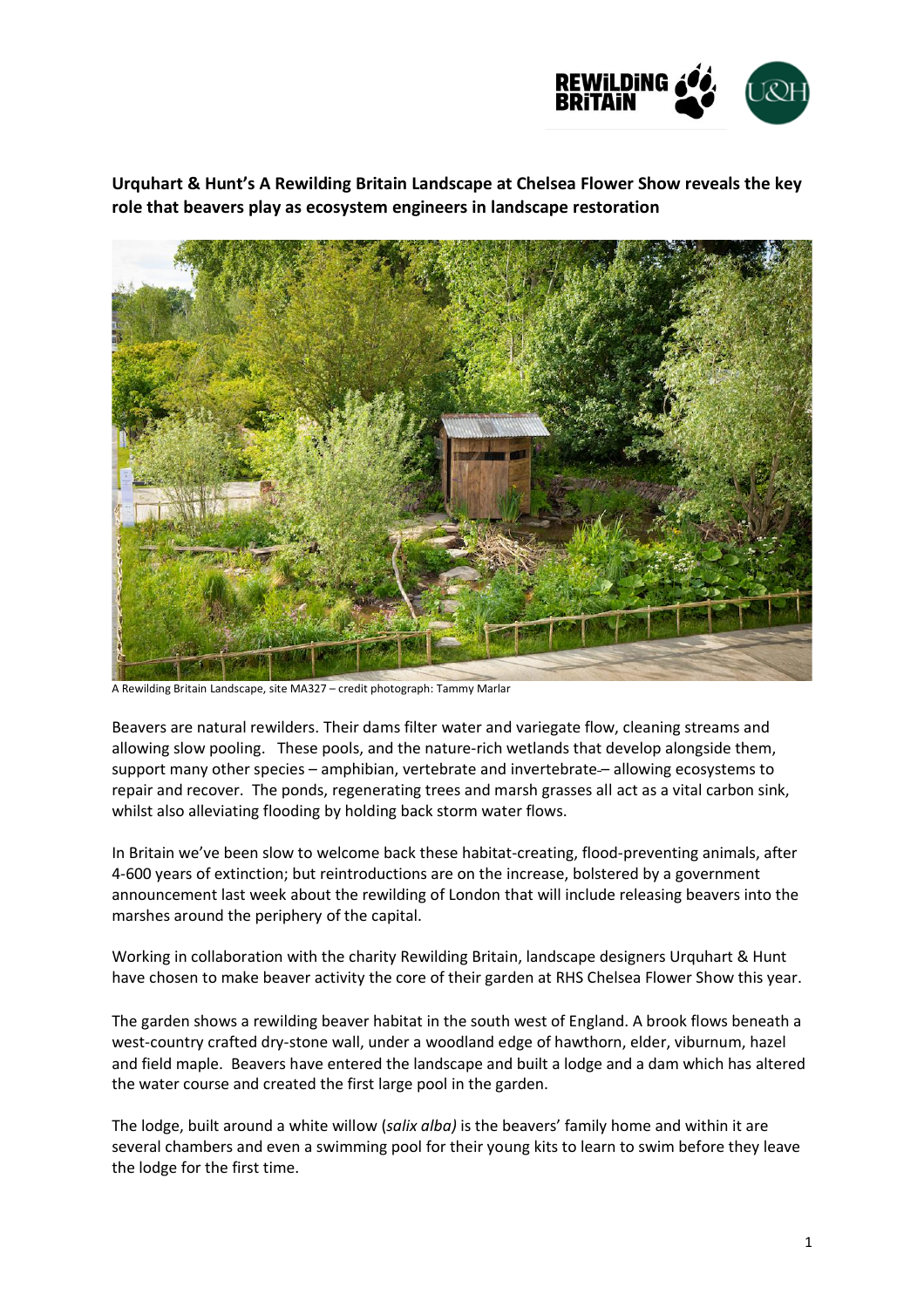

Below the dam, made entirely of beaver-gnawed sticks, there is evidence of the beavers' activities: a beaver feeding station with "chop-sticks" that have had all their bark nibbled off; felled trunks, that are either decaying or regenerating; beaver "chips", left where they have chewed away the wood in the felling process; a muddy canal made by the mammals as they pull logs and materials to and from different dams; and beaver footprints in the muddy banks of the stream.

Beavers are nocturnal, sleeping in their lodge during the day, so sightings are rare, but a hide, equipped with binoculars and wildlife reference books, has been built over the stone wall, with a view to the lodge and dam, for anyone keen to sit and spot the wildlife occurring in this flourishing and bio-diverse nature scape. The hide has been built from reclaimed elm and oak timbers and from corrugated iron taken from an old, dismantled barn.

The fresh, clean water flowing faster from one side of the dam exposes gravel known as 'redds' and provides perfect conditions for fresh water fish to spawn.

You can spot a water-vole lawn further down the quiet stream, with holes in the bank where the voles would be living. They use the canopy cover of young regenerating trees, like the wetland loving Goat willow (*salix caprea*) and mature grasses like the greater tussock sedge, *(carex paniculate)* as protection from predators. Water-voles and otters thrive alongside beaver habitats, with blooming plant colonies and fish stocks providing food and safe places for their homes.

Approximately 3600 native and naturalising plants have been grown for the garden – a challenging feat, many grown from seed or in specialist water plant nurseries and all in peat-free soils. Native wildflowers mingle with grasses in the garden's varied planting zones, while pretty native marginal plants establish along the edges of the pool and streams. The palette reconnects us with our own landscapes and the jewels found in our native plants. The planting style informs their natural growing habits and colonies, subject to moisture levels and furthermore a chance to observe the way native insects use them.

Urquhart & Hunt felt that it was crucial to bring sound into the garden: "One of the staggering experiences of a rewilding area is the sound, so we have collaborated on the creation of a soundscape that features noises long lost, but possible to recover, with ecological restoration and the reintroduction of keystone species," they say. "The aim is to show melodies of a future landscape alive."

They continue: "The inspiration for *A Rewilding Britain Landscape* came from us seeing, at first hand, the incredible abundance and diversity that appear in beaver habitats: the perfect imperfections of nature in balance with habitat emergence and species flourishing. Our journey in the making of this landscape has made us more passionate than ever about bringing the rewilding message to a wider public. Ours really is a message of hope, showing how rapid ecological restoration can be, when given the space and right conditions for the land to evolve."

Post-RHS Chelsea Flower Show, all the plants from *A Rewilding Britain Landscape* will go to awardwinning, nature-based health and wellbeing charity, [Lindengate.](https://www.lindengate.org.uk/) Based in Buckinghamshire, thousands of people of all ages and cultures are welcomed to learn and benefit from nature as a teacher and healer, particularly young people and those working in support services such as the NHS and schools.